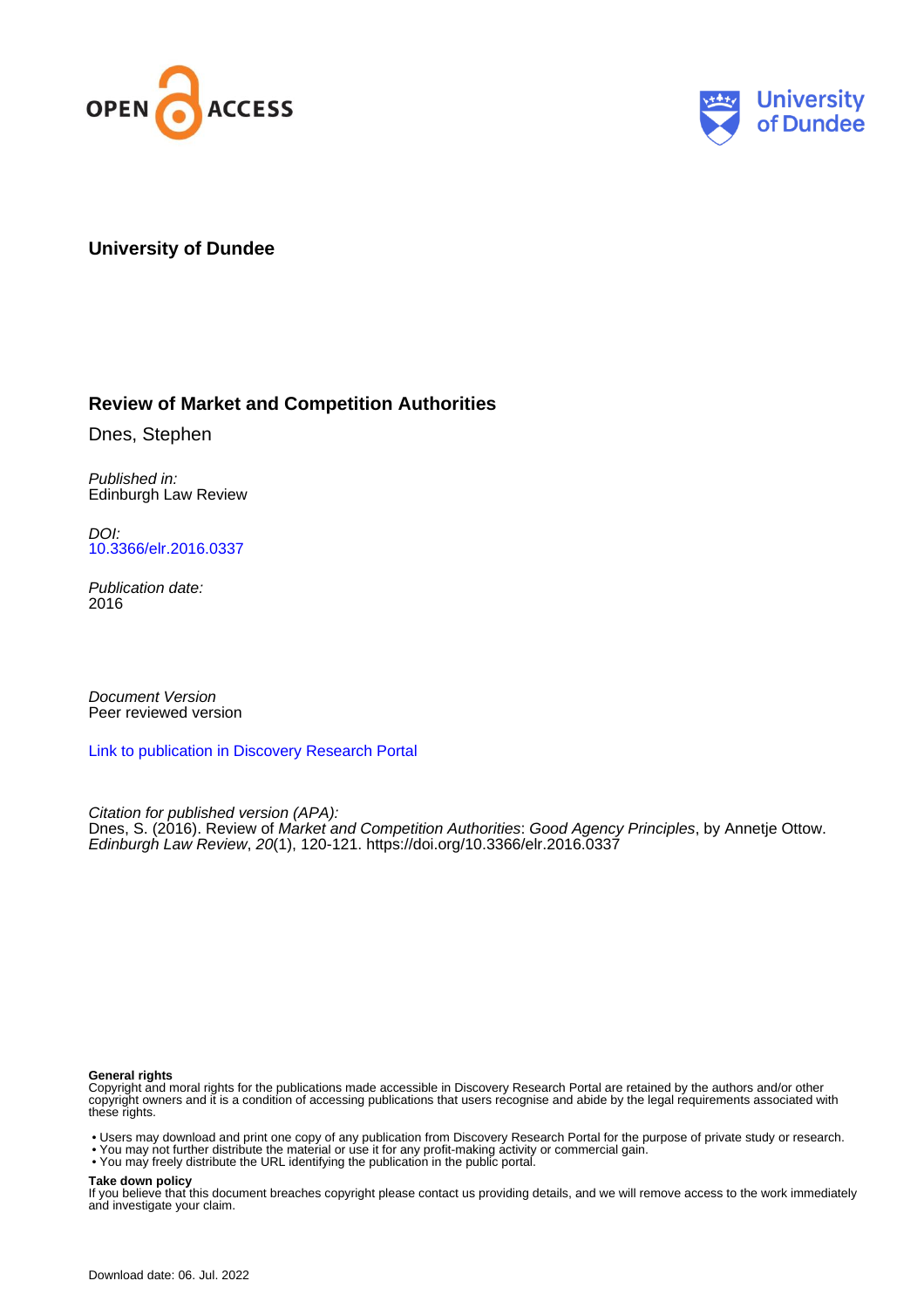## **ANNETJE OTTOW, MARKET AND COMPETITION AUTHORITIES: GOOD AGENCY PRINCIPLES**

Oxford: Oxford University Press (*www.oup.com*), 2015. xv + 280 pages.

### ISBN 9780198733041. £60.

Much writing in recent years has focused on the institutional framework within which competition law is enforced. In many ways the clarion call for this was the publication of Daniel A. Crane's influential book *The Institutional Structure of Antitrust Enforcement* in 2011. This new emphasis is surely welcome, since the open-ended antitrust statutes, although not unique in their terseness, tend to involve an enhanced role for interpretation when compared with many other areas of law. There is also much to recommend, from an economic perspective, consideration of the insights from new institutional economics in designing agency structures themselves, as a natural extension of the economic approaches already deployed in substantive antitrust analysis. At the risk of internecine disloyalty, it might be said that lawyers as a group seemed to take rather longer to consider the institutional question in the same comparative detail displayed considerably earlier by their economist counterparts (see e.g. Douglass C. North "Institutions" (1991) 5 *J. Economic Perspectives* 97).

Recent years have happily seen much greater lawyerly interest in the institutional question, and Annetje Ottow's recent book *Market and Competition Authorities: Good Agency Principles* makes a very welcome contribution to this burgeoning literature. The book provides a detailed and thoughtful analysis of the principles by which competition authorities are designed, and the contribution that this institutional framework makes to optimal decision making. The author has extensive experience gained in national competition and regulatory authorities and is therefore very well placed to assess the ingredients required to make for successful regulatory structures, and to communicate this in a way that is accessible and relevant to a range of audiences, including, importantly, those making decisions on institutional design.

The book builds an elegant argument drawing on a general analysis of abstract institutional principles, before moving on to considering specific application using case studies, and finally drawing succinct and practical recommendations. This structure works well and makes for arguments that are highly accessible: no small virtue, considering that a substantial section of the target audience might include regulators who initially have limited competition-specific experience.

The first section of the book introduces the reader to the important trade-offs and tensions inherent in much regulatory design, highlighting in particular the trade-off between gathering detailed evidence, and the risk of regulatory capture. As will be familiar to enforcers and practitioners, competition and market authorities have limited internal capacity for very detailed market analysis, and tend rely to varying degrees on representations from parties and their expert representatives such as consulting economists. Assembling a balanced view from these competing but erudite voices can often prove challenging, and introduces a risk of capture of the regulator by industry if any single voice is credited too much.

The book does an excellent job of drawing out the difficulties implied by this context, especially in relation to highly topical questions concerning trade-offs between transparency and confidence in decision-making. Those mulling prominent current questions such as the application of freedom of information law to competition authorities will find much food for thought in this discussion. The recommendation that "openness and transparency should, therefore, be the basic starting points, given the clear link between the principle of transparency and the principle of effectiveness" (p. 82) will doubtless be very welcome in a number of circles; not least, among those practitioners making Sisyphean arguments for greater transparency on the part of the sub-set of (publicly funded) enforcers who deny their public